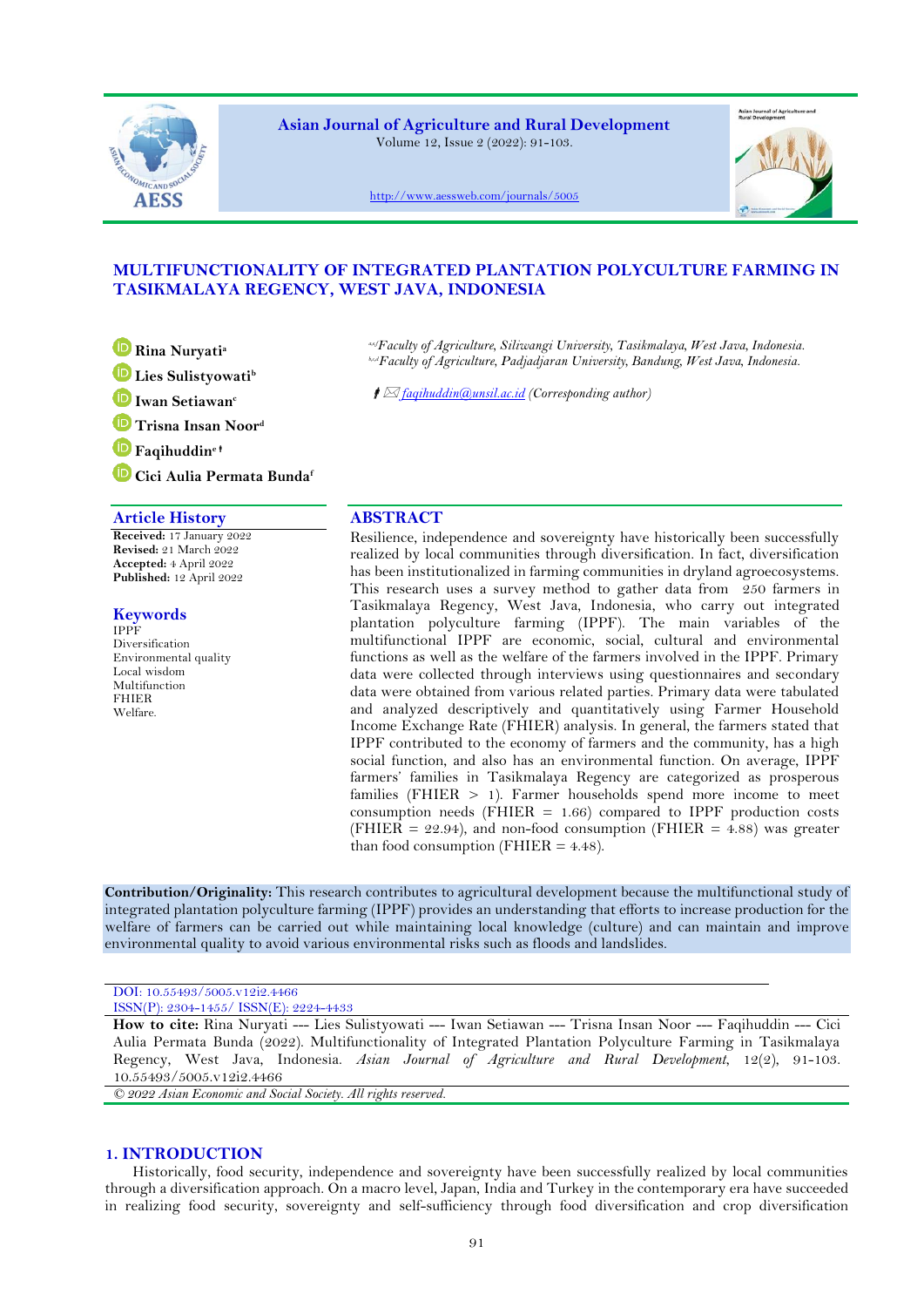[\(Archana & Khyrunnisa, 2017;](#page-11-0) [Irem & Talat, 2001;](#page-11-1) [Sheereen & Shazia, 2016;](#page-12-0) [Uehara, 2012;](#page-12-1) [Wahyu & Iwan, 2017\)](#page-12-2). Food security, independence and sovereignty are some of the sustainable development goals (SDGs) to be realized.

In fact, in Indonesia, food and plant diversification is institutionalized for farmers in dryland agroecosystem zones. The diversity of cropping patterns in one year and the diversity of plants in one season cultivated on one plot of land have led to adaptation and mitigation strategies applied by farmers in dryland agroecosystem zones. Food crops, fruits, perennials and medicinal plants are commodities that are commonly grown in dry land areas in Java, Sumatra, Sulawesi, Maluku and Papua [\(Balitbangtan, 2014;](#page-11-2) [Darmawan, Akira, Tosiyuki, & Tugiyuki, 2002;](#page-11-3) [FAO, 2017;](#page-11-4) [Roosganda, 2011\)](#page-11-5).

Statistically, the [Central Bureau of Statistics \(2017\)](#page-11-6) noted that 88% of agricultural land in Indonesia are drylands. Quantitatively, the Agricultural Development Research Center of the Indonesian Ministry of Agriculture reports that in Indonesia there are around 80 million hectares of drylands that have the potential for food development. This confirms that drylands have enormous potential to support the realization of food security, independence and sovereignty. However, the huge potential of drylands has not been widely used. In fact, drylands are still marginalized and neglected because they are poorly understood in terms of ecosystems, sociosystems and geosystems. Year-on-year, the diversity of food crops in dryland agroecosystem zones is being reduced by uniformity. Ironically, drylands have long been living spaces and the foundation of life for some marginal poor people in rural areas [\(Maman, 2013\)](#page-11-7).

In contrast to indigenous people and traditional rural communities who possess a great deal of wisdom, the contemporary poor who exist in marginal dryland agroecosystem zones have weak capabilities in terms of capital, technology adoption, seasonal farming and farming culture, and this has had a negative impact on the environment. All four of these aspects are interrelated determinants and have a sustainable negative impact on the land and farmers' livelihoods. In fact, it has created unproductive critical lands [\(Herman & Handewi, 2004\)](#page-11-8). This has implications not only for the reduction of productivity and farm income, but can also trigger migration and low ratings for generations of farmers.

Agricultural modernization and rural industrialization have been implemented since 1970, but they have been biased towards wetlands, especially rice fields. Meanwhile, drylands, which are plentiful and have very diverse conditions, still depend on the rainy season. In fact, with climate conditions that are always changing, the efficiency and effectiveness of the application of farming technology and dryland management are increasingly facing many obstacles. Ironically, the sustainability of land management is strongly influenced by many resources, including land, water, human actions, technology and the economy of the surrounding area. Strictly speaking, business sustainability and dryland management are influenced by land access and physical (ecosystem), social, economic and technological environments controlled by local residents (sociosystem) as well as geological conditions (geosystem) and geographical location [\(Abdoellah, 2017;](#page-11-9) [Mufid, 2014;](#page-11-10) [Soeryo, Fredian, & Prastowo, 2005\)](#page-12-3).

Climate change multiplies the opportunities and challenges for dryland farmers in managing their land and businesses. [Sutrisno, Muhrizal, and Effendi \(2010\)](#page-12-4) stated that in facing climate change, agricultural sector actors and managers must develop adaptive and anticipatory agriculture. Climate change should be seen as an opportunity to increase productivity and business innovation. Dryland agriculture must be created and innovated in order to increase production and contributions. Strictly speaking, dry land agriculture must have an adaptive and anticipatory strategy in order to mitigate the negative impacts of climate change.

Adaptive and anticipatory farming on drylands can be done by integrating various approaches and technologies, both from local sources (local knowledge) and those from the global environment (global innovation). One approach that is in line with this thinking is an integrated farming system [\(Abdurahman, Ismail, & Sutono, 1997;](#page-11-11) [Coen, Bertus,](#page-11-12)  [& Ann, 1992\)](#page-11-12). IPPF is a form of integrated farming system and is a model that not only pays attention to the production function, but many functions (multifunctionality). [Biswas \(2010\)](#page-11-13) explains that mixed farming systems or integrated farming provide better benefits in terms of time, money, resources and family labor. In addition, it also provides a more open space for farming families to find work throughout the year. This is a condition that ensures farming families have a better income and standard of living than small scale businesses. Ecologically, planting annual crops on land with high slopes makes this possible and ensures land and water conservation. The use of the vegetative method reduces the rate of erosion and landslides [\(Suwarto & Sapja, 2012\)](#page-12-5).

Socio-spatially, dryland farmers in the southern part of West Java have implemented various integrated farming approaches, including IPPF. One of the pilot areas for the implementation of IPPF in the southern West Java region is Tasikmalaya Regency. The uniqueness of IPPF in Tasikmalaya Regency is that it was built through internalization of local approaches (localism) with the institutionalization of innovations introduced from outside (social engineering). This study aims to describe and analyze the economic, socio-cultural and ecological functions, as well as study the welfare of farmers involved in IPPF in Tasikmalaya Regency.

#### **2. METHODS**

This research has a positivist paradigm which was designed quantitatively by using a survey method and was carried out in Tasikmalaya Regency, West Java Province, Indonesia. The survey was conducted from February to November 2018 on 250 farmers who are involved in integrated plantation polyculture farming (IPPF). The location was determined purposively, and the determination of the sample of farmers was carried out using Slovin's formula.

The main variable in this study is the IPPF multifunction, which includes economic functions (producing agricultural products, sources of income, employment providers), socio-cultural functions (social interaction, IPPF experience, origin of IPPF knowledge) and environmental functions (soil and water conservation, pollution control, waste recycling).

Primary data were collected from farmers through structured interviews using a questionnaire.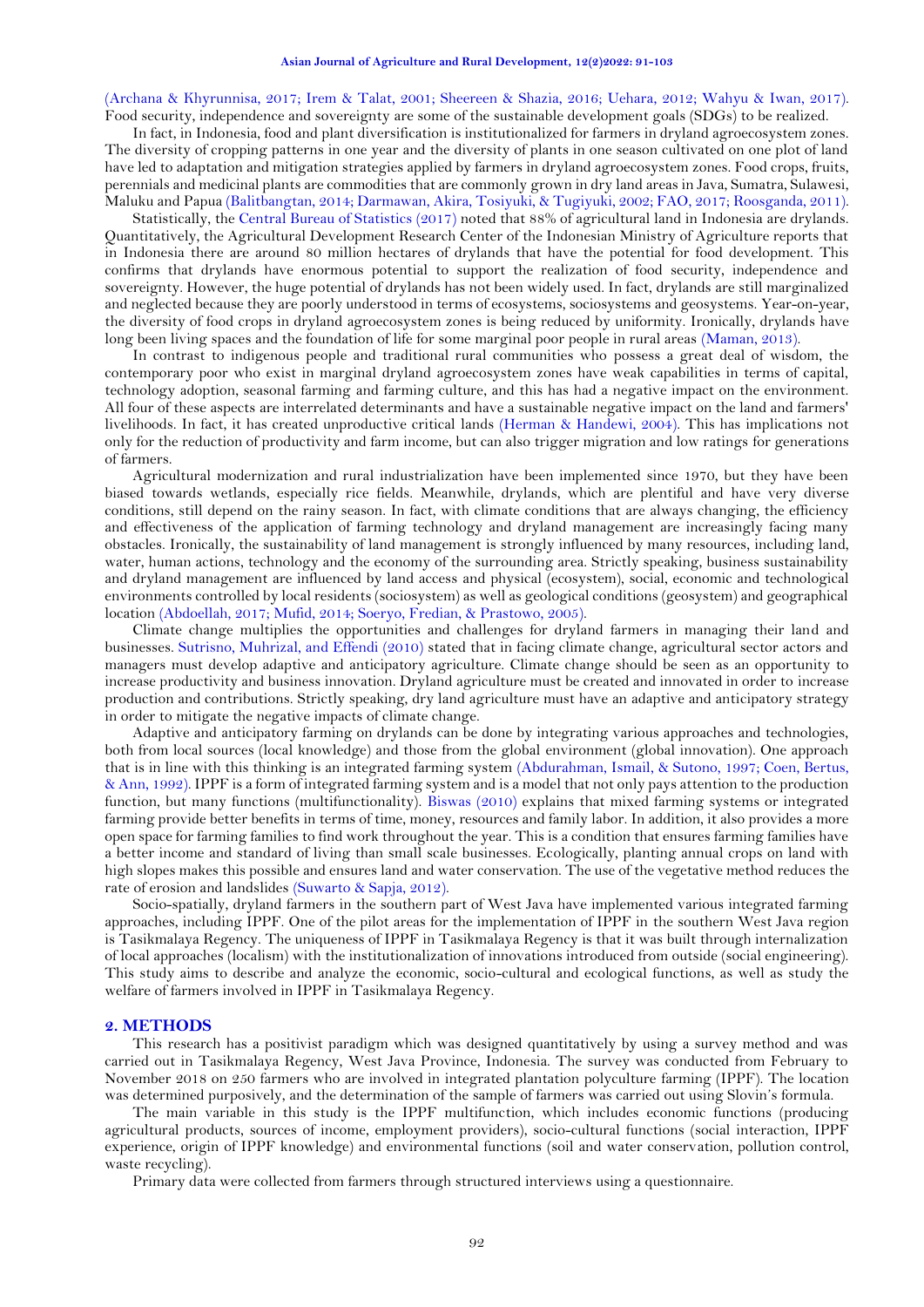Secondary data were obtained from various related parties through observation techniques, literature studies (desk studies) and documentation studies. The primary data were then tabulated and analyzed descriptively and quantitatively using FHIER analysis with the formula according to [Vibilia, Charles, and Ellen \(2019\)](#page-12-6) as follows:

$$
FHIER = \frac{Y}{E}
$$

FHIER = Farmers' Household Income Exchange Rate.

Y = Farmer's Household Income.

 $E = \text{Farmer's Household Expenditure.}$ 

From the FHIER values, we can determine the following:

- A FHIER value of < 1 means that the level of a farmer's welfare is low or that a farmer's household does not yet have the ability to allocate income to different expenditures (example: food and clothing expenditure and food and education expenditure), or the purchasing power of farmers is still lacking.
- A FHIER value of > 1 means that the farming household is prosperous or the household has the ability to allocate income to different expenditures.

#### **3. RESULTS AND DISCUSSION**

Farmers who are the main actors in integrated plantation polyculture farming have the following personal and farming characteristics: almost 91% of them are of a productive age (15–64 years), more than half of them (51.60%) have 3-5 dependent family members, and 45.60% of them only have 0-2 dependents. Almost all farmers are married (96.80%), while the rest (1.60%) are single or widowed. In general, farmers in the dryland agroecosystem zones are old and have a basic (53.60%), medium (44.00%) or high (1.64%) education. Being a farmer is the primary job of most farmers. Quantitatively, the experience of farmers in implementing IPPF varies, ranging from 1–50 years. Farmers who are experienced in implementing IPPF for one year does not mean they have just implemented it. In fact, the commodity a farmer cultivates has been in production for a long time because it has been inherited. In general, the average farmer owns an IPPF area of 0.62 ha.

The management of dryland farming systems is strongly influenced by various ecosystem elements, such as land conditions, water, plants, livestock, and soil nutrients. Water is a major limiting factor because its availability is highly dependent on rain. Therefore, IPPF management in dryland areas requires a special and adaptive strategy. As ecosystems, drylands have various functions—conservation (including environmental services), economic, and sociocultural. IPPF in drylands is one model of sustainable agricultural development[. Coen et al. \(1992\)](#page-11-12) called it low external input sustainable agriculture (LEISA). This farming model not only pays attention to the diversity of the types of commodities being cultivated, but also the adaptive, protective and anticipatory functions. What is cultivated in an integrated manner in drylands has a clear function.

The results of in-depth interviews with farmer leader A in Cibalong District revealed: "*'Huma' rice (upland rice),*  corn, vegetables and beans are cultivated at the beginning of the rainy season with the aim of meeting daily food needs. Sweet *potatoes, cassava, turmeric, galangal and other medicinal plants are cultivated after the seasonal crops with the main aim of meeting farming costs, especially land preparation costs for the planting season. Meanwhile, the results of livestock and plantation crops are intended to fulfil secondary needs, especially costs for celebrations, holidays, children's schools and households. Perennials (especially wood) are intended to fulfil tertiary needs, including building houses, buying household appliances and even buying motor vehicles. The types of plants which are intercropped and/or rotated also influence aspects of adaptation and anticipation*".

[Undang, Nono, and Iwa \(2010\)](#page-12-7) explained that agricultural cultivation activities in drylands have various functions, such as producing agricultural products, providing employment, controlling floods, protecting water sources, maintaining the sustainability of groundwater supplies, filtering  $CO<sub>2</sub>$  and/or air purifiers, maintaining natural beauty, protection of biodiversity, air conditioning, recycling of organic matter, and so on. The following are aspects related to the multifunctionality of IPPF in the upland agroecosystem zones from economic, socio-cultural, and environmental aspects.

#### *3.1. Economic Function*

IPPF is a type of farming that produces more than one type of agricultural crop commodity. It's not only a variety of crops, but also a variety of livestock and even fish. The IPPF cropping pattern cultivated by farmers in the dryland agroecosystem zone of Tasikmalaya Regency is a combination of woody plants, plantations, horticulture, food and poultry, large ruminants and small ruminants. Based on the diversity, farmers cultivate their land with three types of crop commodities which are integrated with sheep and cattle business. However, there are also farmers who cultivate up to eight commodities and one type of livestock.

The diversity of these plants forms a varied cropping pattern. Most of the farmers apply the albasiah–durian– cardamom–coconut–pepper–mango–jackfruit–banana cropping pattern that is integrated with goats. However, there are also farmers who cultivate eight types of crop commodities that are integrated with two types of livestock with the following pattern: albasiah–clove–cocoa–coconut–coffee–pepper–paddy–bananas integrated with sheep and cattle. In fact, there are also farmers who combine nine crop commodities with one type of livestock, with a cropping pattern of albasiah–clove–ginger–cardamom–rubber–turmeric–pepper–galangal–bananas that is integrated with cattle.

All of these IPPF patterns and combinations clearly provide direct and indirect benefits to farmers and rural communities in general. Based on the identification results, it is known that IPPF produces various agricultural, plantation, livestock and forestry products. First, it produces various types of wood and their by-products from hard plants, such as albasiah, mahogany, teak and manglid; second, it produces various products from plantation crops in the form of cocoa, coffee, rubber, cloves, pepper, coconut and nutmeg; third, it produces various products from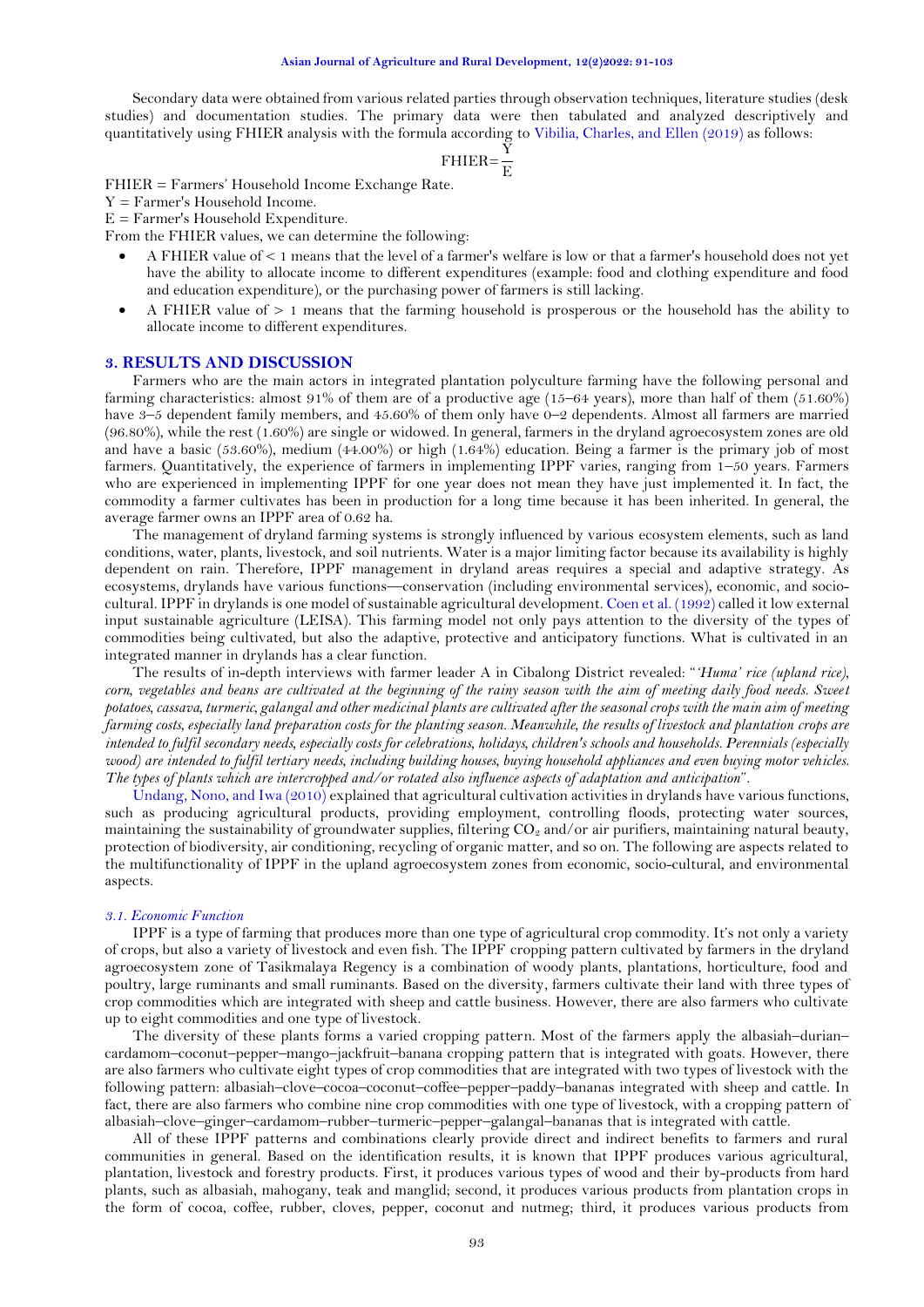horticultural plants in the form of durian, mangosteen, jackfruit, banana, petai and cardamom; and fourth, various food crop products are produced from rice, cassava, sweet potatoes, beans, chilies, and so on, including a variety of livestock products from chickens, sheep, goats and cows.

The variety of IPPF commodities cultivated by farmers is an adaptation strategy and anticipation of dryland farmers to face all the worst possibilities (especially in the dry season) and to get optimal benefits from the limited water and dryland resources they have. [Coen et al. \(1992\)](#page-11-12) asserted that the reciprocal relationship between crops and livestock (especially in the use of waste) will reduce production costs and optimize the income of farmers' families and/or ranchers. In addition, the development of livestock business is a way to increase the variety of sources of income.

For IPPF dryland farmers, livestock also serve as annual, medium-term savings in addition to being a means to plough the land and being a source of organic fertilizer that can increase soil fertility[. Tanaka, Karn, and Scholljegerdes](#page-12-8)  [\(2008\)](#page-12-8) confirmed that the integration of agricultural crops with livestock has a multiplier effect as follows: (1) producing manure that fertilizes the soil and saves costs; (2) encouraging the community to graze their livestock on agricultural lands so that their activities and excreta can improve soil quality; (3) provoking the presence of biodiversity (plants and insects) that can assist the process of pollinating plants, controlling weeds and managing pests; (4) providing social benefits (building livestock culture, interacting with each other) to farmers and rural communities; (5) increasing crop yields (productivity); and (6) increasing economic benefits for farmers.

In general, almost half of the farmers (41.71%) stated that IPPF contributed to the economy of farmers and communities in dryland agroecosystem zones (see [Table 1\)](#page-3-0). The majority (75.20%) of farmers stated that IPPF is sufficient and very functional as a source of agricultural products, food crops, vegetables, fruits and livestock (food sources) as well as plantation and forestry crops. IPPF is also recognized (73.60%) as a continuous source of income (70.80%), and relatively stable (74%). In addition, IPPF is also a provider of main employment (75.60%) and secondary employment (85.60%) for farmers and rural communities in general.

<span id="page-3-0"></span>

| <b>Economic Function</b><br>No. |                             | <b>Function Level</b>  |     |     |     |               |       | Percentage of Function (%) |       |             |       |           |        |
|---------------------------------|-----------------------------|------------------------|-----|-----|-----|---------------|-------|----------------------------|-------|-------------|-------|-----------|--------|
|                                 | of IPPF                     | $\mathbf{V}\mathbf{L}$ | п   | F   | H   | <b>VH</b>     | Total | <b>VL</b>                  | ы     | $\mathbf F$ | H     | <b>VH</b> | Total  |
| 1.                              | Source of various           | $\mathcal{Q}$          | 60  | 166 | 20  | $\mathcal{Q}$ | 250   | 0.80                       | 24.00 | 66.40       | 8.00  | 0.80      | 100    |
|                                 | agricultural products       |                        |     |     |     |               |       |                            |       |             |       |           |        |
| 2.                              | Income Source               |                        | 65  | 161 | 23  | $\Omega$      | 250   | 0.40                       | 26.00 | 64.40       | 9.20  | 0.00      | 100    |
|                                 | - Income continuity         | $\Omega$               | 41  | 32  | 168 | 9             | 250   | 0.00                       | 16.40 | 12.80       | 67.20 | 3.60      | 100    |
|                                 | - Income stability          | $\Omega$               | 65  | 101 | 78  | 6             | 250   | 0.00                       | 26.00 | 40.40       | 31.20 | 2.40      | 100    |
| 3.                              | Main employment<br>provider | $\mathcal{Q}$          | 6   | 53  | 164 | 25            | 250   | 0.80                       | 2.40  | 21.20       | 65.60 | 10.00     | 100    |
| 4.                              | Side job provider           |                        | 34  | 84  | 130 |               | 250   | 0.40                       | 13.60 | 13.60       | 33.60 | 52.00     | 100    |
| Total                           |                             | 6                      | 271 | 597 | 583 | 43            | 1500  | 0.40                       | 18.07 | 39.80       | 38.87 | 2.87      | 100.00 |

**Table 1.** IPPF economic function.

**Note:** VL (Very Low), L (Low), F (Fair), H (High), VH (Very High).

Based on the results of the analysis, it is known that IPPF productivity has the potential to be increased because it is still considered low (24.40%). The assumption is, if productivity is increased, the income from IPPF, which is classified as sufficient (64.40%) and low (26.40%), has the potential to experience a significant increase. In fact, for some farmers (9.20%) it can increase several times. IPPF productivity and income can be optimized if production factors, such as human, capital and natural resources, can be managed and utilized properly. Utilization of the four production factors embodies farming technology in the form of arable land area (farming scale), number of livestock (livestock business scale), use of labor, capital, determination of cropping patterns, and selection of the most profitable business.

According to the Food and Agriculture Organization [FAO \(2017\)](#page-11-4), high integration of crops and livestock is often considered a step forward. The condition is that small farmers must have adequate access to knowledge, assets and production inputs to manage an integrated farming system that is economically and environmentally beneficial in the long term (sustainable). In real terms, seen from its continuity and stability, the income from IPPF has the potential to be optimized because it is still relatively sufficient (12.80%) and discontinuous (16.40%). Logically, the income from IPPF must be continuous because it cultivates many agricultural commodities on land that is integrated with livestock business. This means that IPPF farmers have various sources of income (polyculture) in the short term (one season, one year) and long term.

In the cacao–coffee–coconut–banana and sheep/goat farming patterns, farmers have a source of income from cocoa plants every two weeks. The proposition is that cacao is a plant that can be harvested 24 times a year. Subsequent harvests are from coffee plants, which are harvested once a year, as well as from coconut and banana plants, which are harvested every month. In addition, farmers also receive income from livestock business, which is harvested according to a more flexible period because livestock usually function as family savings and will only be sold if there is a sudden and urgent need (such as celebrations, deaths, children's schooling, and others).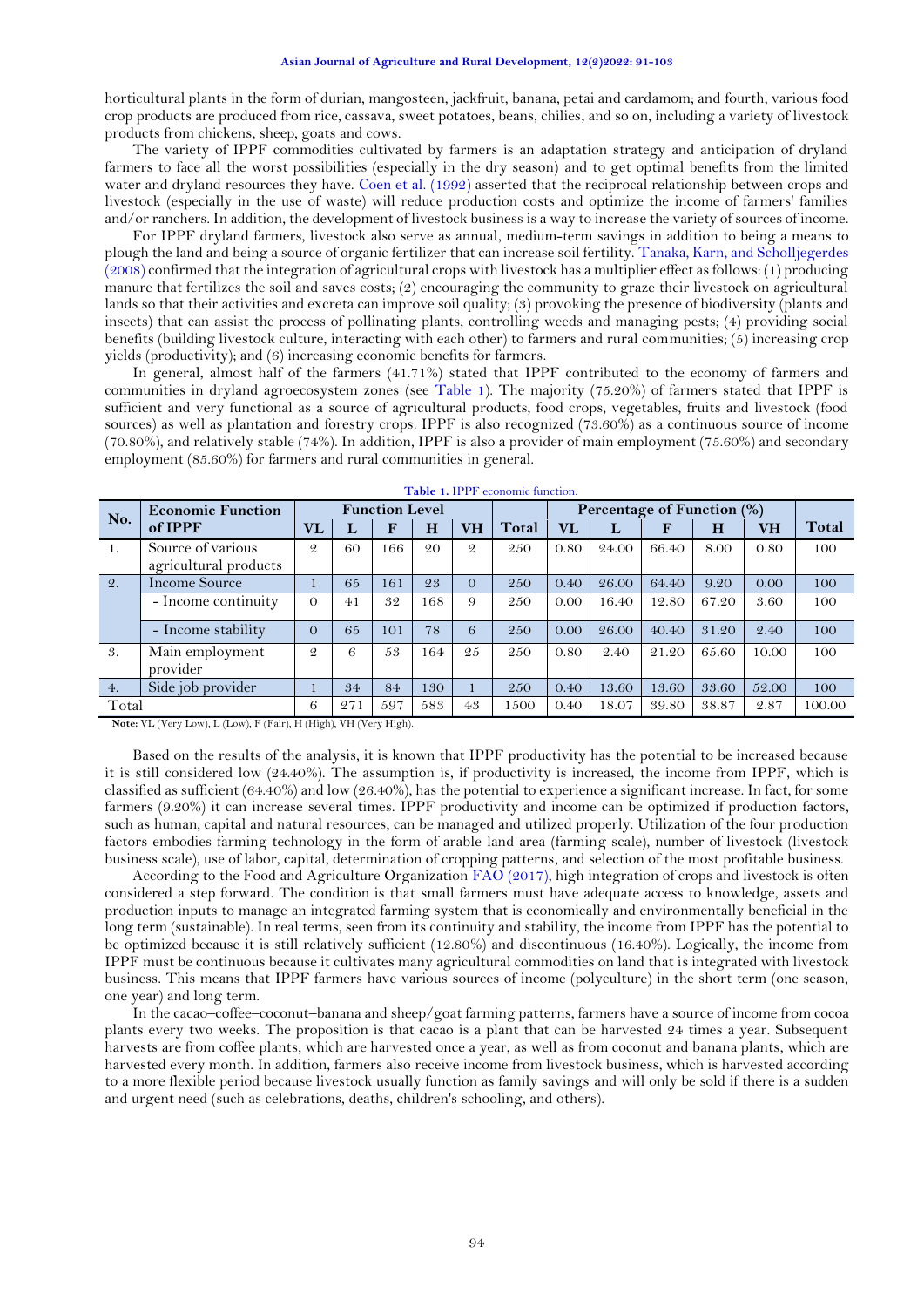|  |  | Table 2. Season calendar. |  |  |  |
|--|--|---------------------------|--|--|--|
|--|--|---------------------------|--|--|--|

<span id="page-4-0"></span>

| Month<br>Phenomenon<br>Or Activities | January                               | February             | March       | April      | May        | June                | July       | August     | September                             | October              | November       | December       |
|--------------------------------------|---------------------------------------|----------------------|-------------|------------|------------|---------------------|------------|------------|---------------------------------------|----------------------|----------------|----------------|
| Wind                                 | #                                     |                      |             |            |            |                     |            |            | ###                                   | ###                  | ##             | $\#$           |
| Rain                                 | $\circ$                               |                      |             |            |            |                     |            |            |                                       | $\circ$              | $\circledcirc$ | $\circ$        |
| Garden Processing                    |                                       |                      |             |            |            | $\Diamond \Diamond$ | 000        | 000        | $\Diamond \Diamond$                   |                      |                |                |
| Planting                             |                                       | $\Delta\Delta\Delta$ |             |            |            |                     |            |            | $\Delta \Delta \Delta$                | $\Delta\Delta\Delta$ | $\Delta\Delta$ | $\Delta\Delta$ |
| Harvesting                           |                                       |                      |             |            |            |                     |            |            |                                       |                      |                |                |
| - Coconut                            | N                                     | $\sqrt{2}$           | $\sqrt{v}$  | $\sqrt{2}$ | $\sqrt{2}$ | $\sqrt{v}$          | $\sqrt{2}$ | $\sqrt{2}$ | $\sqrt{2}$                            | $\mathbf{A}$         | $\sqrt{ }$     | $\sqrt{ }$     |
| - Banana                             | $\sqrt{2}$                            | $\sqrt{v}$           | $\sqrt{v}$  | $\sqrt{v}$ | $\sqrt{v}$ | $\sqrt{\sqrt{}}$    | $\sqrt{v}$ | $\sqrt{v}$ | $\sqrt{2}$                            | $\sqrt{2}$           | √√             | $\sqrt{2}$     |
| Clove<br>$\sim$                      |                                       | $\sqrt{2}$           |             | $\sqrt{d}$ |            |                     |            |            |                                       |                      |                |                |
| Cocoa<br>$\overline{\phantom{0}}$    |                                       |                      | $\sqrt{v}$  |            |            |                     | $\sqrt{2}$ |            |                                       |                      | V              |                |
| Cardamom<br>$\overline{\phantom{a}}$ |                                       |                      | $\sqrt{v}$  |            |            | $\sqrt{2}$          |            | $\sqrt{v}$ |                                       |                      |                |                |
| - Nutmeg                             |                                       |                      | $\sqrt{2}$  |            |            | $\sqrt{\sqrt{}}$    |            | $\sqrt{2}$ |                                       |                      |                |                |
| Famine                               |                                       |                      |             |            | £          | 麸                   |            | 扶          |                                       | £                    |                |                |
| Disease                              | Flu<br>Caterpillar pest<br>Black leaf |                      |             |            |            |                     |            |            | Flu<br>Caterpillar pest<br>Black leaf | Flu                  |                |                |
| Work outside<br>the<br>village       |                                       |                      |             |            |            | 000                 | 000        | 000        |                                       |                      |                |                |
| Marketing                            | $\Box$                                | $\Box$ Box           | $\Box \Box$ | 00000      |            |                     | 00000      | $\Box$     | $\Box$                                |                      | $\Box$         |                |

**Note:**

- Different symbols indicate different phenomena/activities (in each month).

The number of symbols in one column indicates the frequency of occurrence of phenomena/activities that occur in each month.

Explanation:

1. Wind: Wind has a role in the process of forming rain. Wind carrying particles known as aerosols encounter water vapor. The water vapor then condenses around the particles and turns into water droplets. Water droplets collect to form clouds, then fall to the earth in the form of rain. At the research location, it was observed that wind phenomena occur in January, September, October, November and December. Where in September-November wind phenomena occur more often than other months.

2. Rain: Rain occurs in January, October, November, December along with the phenomenon of the wind season.

3. Garden/Land Processing: Farmers cultivate the land in June-September, which is before the onset of the rainy season. In general, farmers mostly carry out land management activities in July-August.

4. Planting: Planting activities are carried out when water availability increases, namely in the rainy season in February and September-December. In general, farmers carry out planting activities more in February, September and October.

5. Harvest: Farmers in the study area can harvest almost every month from coconut and banana commodities, while other commodities such as clove, cocoa, cardamom and nutmeg can harvest 2-3 times a year.

6. Famine: The famine phenomenon occurs in May-October which coincides with the dry season. The most severe period is the June-August period.

7. Disease: Disease is a phenomenon that occurs due to changing seasons from the rainy season to the dry season.

8. Working outside the village: during the dry season when the planting process has not been carried out, more villagers go outside the city to look for work other than agriculture.

9. Marketing: This marketing activity is carried out during the harvest season. And the most is in the period of April, July and September.

The results of in-depth interviews with informant farmers (Mulyadi: Head of Tunas Mekar Farmer Group) related to the seasonal calendar (see [Table](#page-4-0) 2) show that the many and varied agricultural and livestock commodities cultivated by farmers through IPPF have resulted in crop and livestock harvests being carried out every time. Coconut plants are harvested every month. In fact, the highest production occurs from February to September and will experience a decline during October to January. This happens because in the February–September period, rainfall begins to decrease, and sunlight, which helps the photosynthesis process, is maximized resulting in increased production. Another crop that can be harvested every month is bananas. In fact, production will be maximal from February to August and will decrease from September to January. In general, cloves are harvested in March/April, and cocoa/chocolate is harvested in March, July and November. In March, June and August, farmers harvest cardamom and nutmeg.

All of this confirms that the production results from IPPF are obtained by farmers almost every month, even in the same month several types of commodities can be harvested. With such conditions, marketing of agricultural products can be done every month or several times a month so that farmers' income becomes continuous. Empirically, most of the marketing of agricultural products is done in April, July and September. Other than that, marketing is carried out in January, February, March, August and November. [Singh, Chambliss, and Sharma \(1997\)](#page-12-9) asserted that the integration of crops in various areas of land ownership tends to be more profitable than monoculture farming activities, and it also creates more jobs. [Thamrongwarangkul \(2001\)](#page-12-10) acknowledged that agricultural diversification always increases the use of labor, reduces unemployment in areas with a surplus of labor and provides a source of livelihood for those who work in agriculture. This shows that IPPF provides job opportunities for local residents both as a main job (65.60%) and as a side job (52.00%). This means that IPPF and the agricultural sector in general are sectors that have an important role in supporting the economy of residents in dryland agroecosystem zones.

#### *3.2. Socio-cultural Functions*

In addition to economic functions, IPPF also provides socio-cultural benefits for farmers and communities in dryland agroecosystem zones. [Hilimire \(2011\)](#page-11-14) asserted that communities can benefit from the diversity of plant/livestock species. Indeed, integrated farming (polyculture) has the capacity to produce more energy than homogeneous farming (monoculture).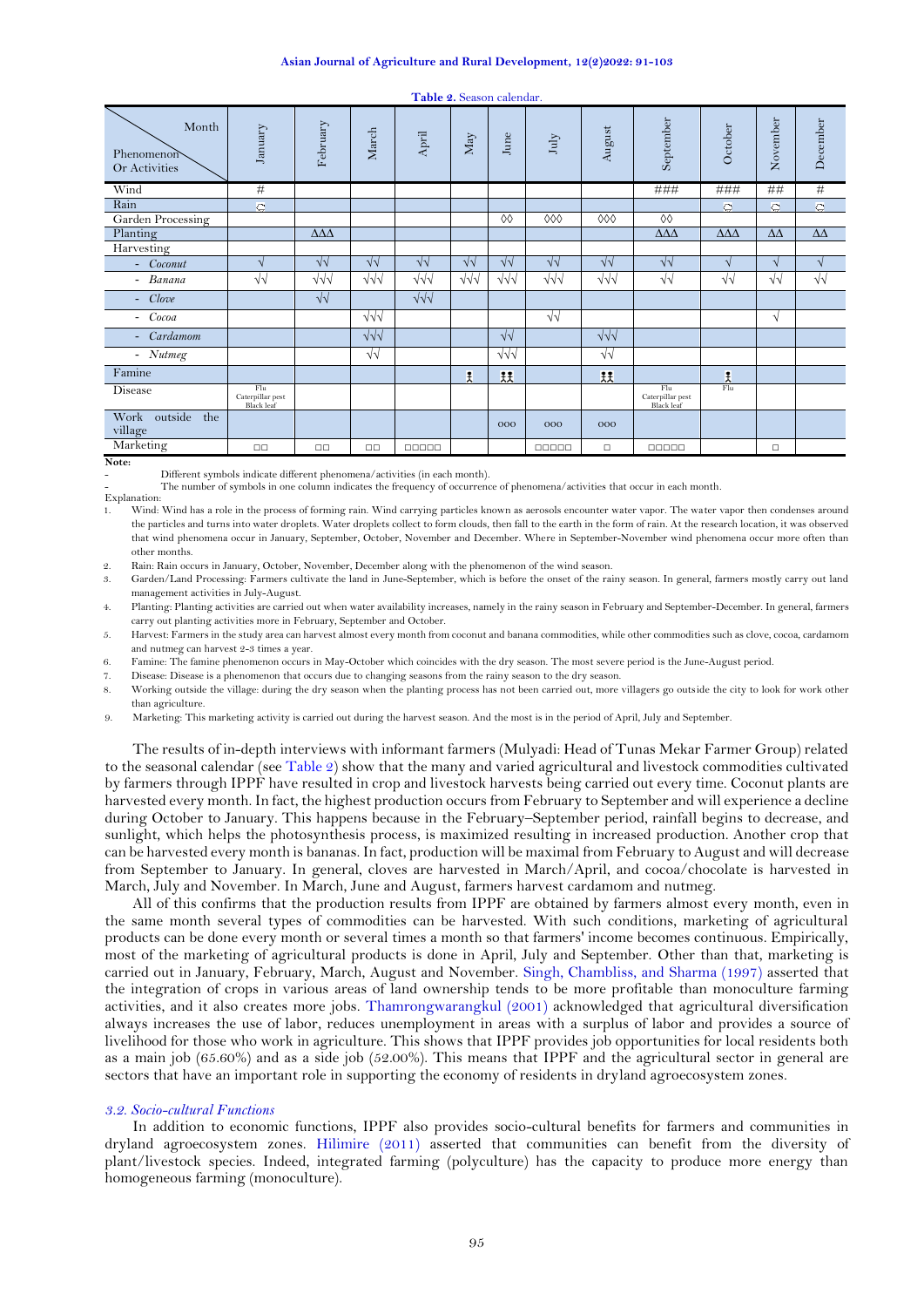The results of the current study (see [Table 3](#page-5-0)) reveal that IPPF raises public awareness to participate in institutions (80%) and some are even involved in 2–3 agricultural and rural institutions (1.60%). Several institutions that exist in the dryland agroecosystem zones are farmer groups, including women farmer groups (KWT), Family Welfare Development (PKK), Village Consultative Body (BPD) and religious institutions (DKM). However, farmer participation needs to be strengthened because there are still around 20% of farmers who have not been involved in institutions.

<span id="page-5-0"></span>

| Table 3. IPPF socio-cultural functions. |                                                                                                                                                                       |                       |          |                 |                |               |                            |           |       |       |       |           |        |
|-----------------------------------------|-----------------------------------------------------------------------------------------------------------------------------------------------------------------------|-----------------------|----------|-----------------|----------------|---------------|----------------------------|-----------|-------|-------|-------|-----------|--------|
| No.                                     | <b>Function of</b>                                                                                                                                                    | <b>Function Level</b> |          |                 |                | Total         | Percentage of Function (%) |           |       |       | Total |           |        |
|                                         | <b>IPPF</b>                                                                                                                                                           | <b>VL</b>             | L        | F               | H              | <b>VH</b>     |                            | <b>VL</b> | L     | F     | H     | <b>VH</b> |        |
| 1.                                      | Farmers'<br>activities                                                                                                                                                | $\Omega$              | $\Omega$ | 28              | 198            | 24            | 250                        | 0.00      | 0.00  | 11.20 | 79.20 | 9.60      | 100    |
| 2.                                      | Farmers'<br>participation<br>room                                                                                                                                     | 18                    | 15       | 38              | 79             | 10            | 250                        | 7.20      | 6.00  | 51.20 | 31.60 | 4.00      | 100    |
| 3.                                      | Farmers' group<br>activity room                                                                                                                                       | 43                    | 1        | 122             | 81             | 3             | 250                        | 17.20     | 0.40  | 48.80 | 32.40 | 1.20      | 100    |
| 4.                                      | <b>IPPF</b> experience<br>sharing platform                                                                                                                            | 95                    | 72       | 44              | 20             | 19            | 250                        | 38.00     | 28.80 | 17.60 | 8.00  | 7.60      | 100    |
| 5.                                      | <b>IPPF</b> cultural<br>regeneration<br>forum                                                                                                                         | 175                   | 28       | 5               | $\mathfrak{D}$ | 40            | 250                        | 70.00     | 11.20 | 2.00  | 0.80  | 16.00     | 100    |
| 6.                                      | Community<br>culture space                                                                                                                                            | 9                     |          | 68              | 170            | $\mathcal{Q}$ | 250                        | 3.60      | 0.40  | 27.20 | 68.00 | 0.80      | 100    |
| Total                                   | $\mathbf{r} = \mathbf{r} + \mathbf{r}$ , and $\mathbf{r} = \mathbf{r} + \mathbf{r}$ , $\mathbf{r} = \mathbf{r} + \mathbf{r}$ , $\mathbf{r} = \mathbf{r} + \mathbf{r}$ | 340                   | 117      | 265<br>$\cdots$ | 550            | 98            | 1500                       | 22.67     | 7.80  | 17.67 | 36.67 | 6.53      | 100.00 |

**Note:** VL (Very Low), L (Low), F (Fair), H (High), VH (Very High).

For farmers, institutions in rural areas, especially farmer groups, are a place for discussion, deliberation, exchanging information, mutual cooperation (including improving agricultural facilities and infrastructure) and a space for cooperation in planning farming activities, procuring production facilities, Organizing joint extension activities and accessing assistance from the government with Field Agricultural Extension Officer. Strictly speaking, IPPF contributes as a forum for community activities (79.20%). Compared to farming communities in the upland and highland agroecosystem zones, farmers in dryland agroecosystem zones have a stronger level of participation, social capital and mutual cooperation [\(Setiawan, 2012\)](#page-12-11).

For farming communities in dryland agroecosystem zones, IPPF has a high social function as a space for farming activities, a space for participation and a space for farmer group activities. Although the role of IPPF's cultural regeneration room is quite high (16%), overall, IPPF's social function as a space for sharing farming experiences, regeneration space and space for strengthening community culture still needs to be strengthened because it is perceived as weak. Apart from the weak institutional attractiveness, the low participation of farmers in institutional activities also tends to be influenced by the frequent clashes between the timing of these activities and farming activities.

In fact, the main factor for the weak participation of farmers is the unattractiveness of group activities. So far, extension activities have focused more on farming food crops, especially rice, corn and soybeans, while there are very few activities for other crop commodities that are in accordance with the culture of the dryland communities. In fact, most of the farmers in dryland agroecosystem zones do not cultivate much of these three commodities. Therefore, innovation and extension approaches are needed that are more in line with the needs and problems faced by farmers in dryland agroecosystem zones.

Historically, IPPF has long been entrenched in farming communities in dryland agroecosystem zones. In fact, it has become a farming method that has been passed down from one generation to the next. IPPF has become the norm and is developed based on local wisdom. Historically and empirically, the cropping pattern applied by farmers is the result of a long journey of adaptation of farming to various factors, such as climate, soil, economy, culture and markets. With the ability to think, farmers are able to change and adapt to the situation by finding technology (local knowledge) to improve the condition of their crops [\(Setiawan, 2008\)](#page-12-12).

In general, most of the farmers are IPPF cultured (see [Table 3](#page-5-0)). In fact, 62% of farmers have applied IPPF for more than 10 years. This means that IPPF has become an inseparable activity of the dryland farming community in West Java. In fact, 70% of IPPF knowledge was inherited, while the rest came from fellow farmers, farmer groups, extension workers and personal experiences. Due to local wisdom and knowledge, IPPF has become a value system for the life of dryland communities that is integrated with religion, culture and customs. The dry and forest-dependent nature requires communities to adapt by developing knowledge, ideas and tools that are guided by customary norms and cultural values in managing the environment to meet their daily needs. Socio-culturally, IPPF has become the culture of the dryland community in West Java.

#### *3.3. Environment Function*

[Russelle, Entz, and Franzluebbers \(2007\)](#page-11-15) stated, before the agricultural industry developed, the function of agroecosystems in traditional community farming systems in dryland agroecosystem zones had been designed adaptively according to its complexity and diversity. For people in dryland agroecosystem zones, cropping systems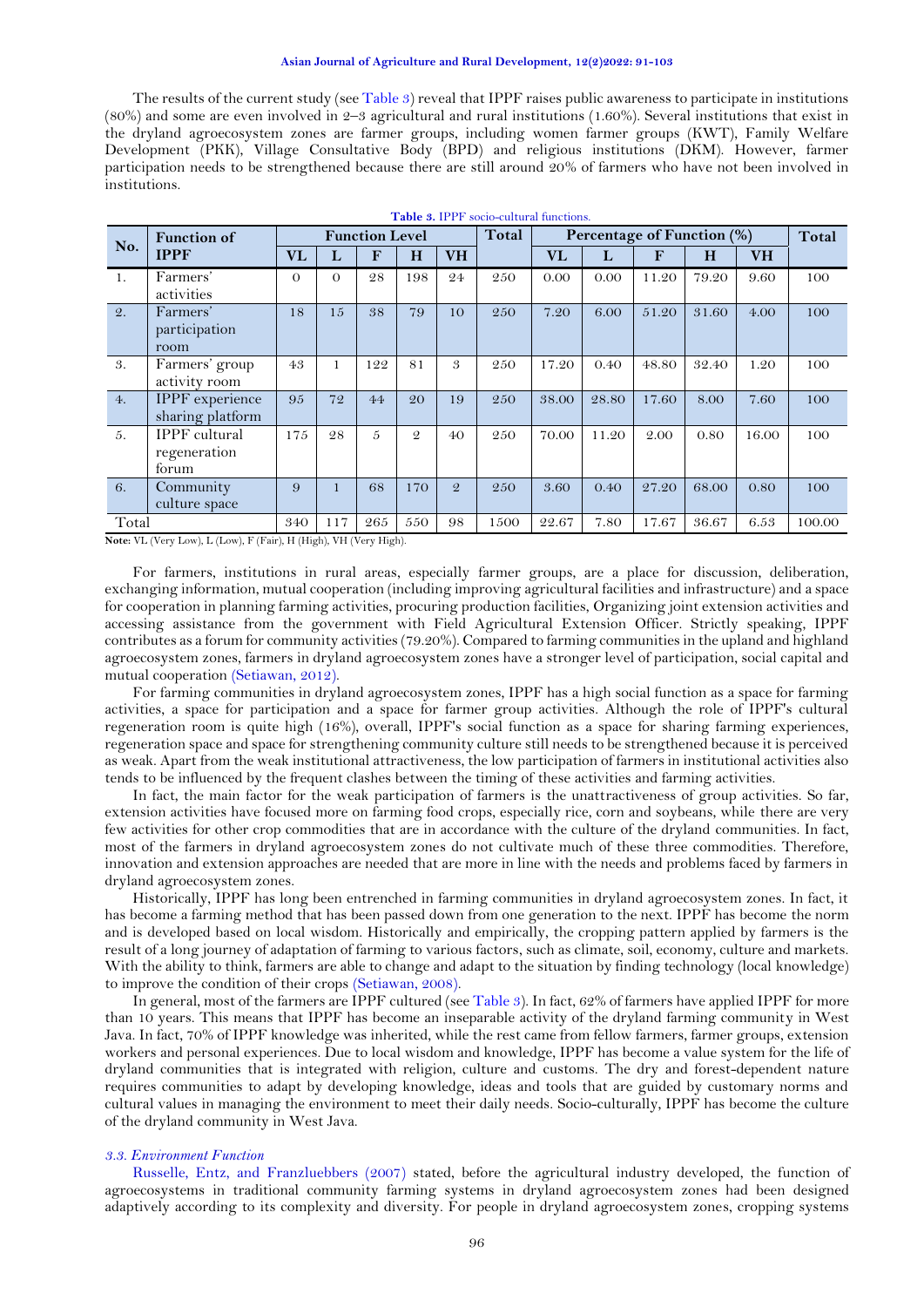and cropping patterns that integrate crops and livestock are social capital. IPPF conducted on drylands faces many problems. Therefore, land use is always regulated so that it is in harmony with its conditions and carrying capacity. If you don't pay attention to the principles of conservation, then agricultural cultivation on drylands with a high slope can result in lean and critical land.

As one of the areas located in the ring of fire (volcanoes) and earthquake pathways, Tasikmalaya Regency is prone to landslides. Therefore, the use and management of drylands must be done wisely. This means that efforts must be made to maintain and prevent the factors that cause land damage based on conservation principles. Farming and settlements must be designed to be adaptive to natural conditions and anticipatory to all possibilities. IPPF is one approach that has an environmental function (see [Table 4](#page-6-0)).

More than half of the farmers (54.80%) acknowledged that IPPF is able to control erosion, and some farmers (39.20%) stated that erosion had never occurred, i.e., IPPF can minimize erosion. The existence of stands and various commodities cultivated on drylands are able to absorb forest water and minimize surface runoff. In general, erosion is related to various factors, especially the slope of the land. Sloping land has a higher potential for erosion than flat land. Therefore, if there is a slight mistake in the application of the agricultural system in conservation areas, disaster will be inevitable and the community will feel the impact. [Nasution \(2004\)](#page-11-16) asserted that the acceleration of erosion in the upstream watershed, which causes land to become critical, is not only due to the damage to the physical environment and local climate change, but is also triggered by land management methods that are not in accordance with conservation principles. The results obtained by [Arsyad \(2007\)](#page-11-17) prove that erosion and runoff are the main causes of environmental damage of drylandsin Indonesia. The impact is not only erosion (decreased physical, chemical, biological and land productivity) upstream, but also has increased and expanded flooding, sedimentation, pollution and socioeconomic conditions in downstream communities.

<span id="page-6-0"></span>

|                | <b>Function of</b><br>No.       |                | <b>Function Level</b> |                |      |           |       | Percentage of Function (%) |       |             |       |           | Total |
|----------------|---------------------------------|----------------|-----------------------|----------------|------|-----------|-------|----------------------------|-------|-------------|-------|-----------|-------|
|                | <b>IPPF</b>                     | <b>VL</b>      | L                     | F              | H    | <b>VH</b> | Total | <b>VL</b>                  | L     | $\mathbf F$ | H     | <b>VH</b> |       |
| 1.             | Soil and Water Conservation     |                |                       |                |      |           |       |                            |       |             |       |           |       |
|                | Erosion<br>Control              | $\mathcal{Q}$  | $\mathbf{1}$          | 12             | 137  | 98        | 250   | 0.80                       | 0.40  | 4.80        | 54.80 | 39.20     | 100   |
|                | Terraces                        | 15             | 53                    | 81             | 90   | 11        | 250   | 5.60                       | 21.20 | 32.40       | 39.20 | 1.20      | 100   |
|                | Erosion<br>Occurrence           | 3              | 8                     | 28             | 156  | 55        | 250   | 1.20                       | 3.20  | 11.20       | 62.40 | 22.00     | 100   |
|                | Heading<br>Density              | $\overline{O}$ | 10                    | 12             | 210  | 18        | 250   | 0.00                       | 4.00  | 4.80        | 84.00 | 7.20      | 100   |
|                | Root System                     | $\Omega$       | $\overline{7}$        | 111            | 121  | 11        | 250   | 0.00                       | 2.80  | 44.40       | 48.40 | 4.40      | 100   |
|                | Flood Control                   | $\mathfrak{D}$ | $\overline{4}$        | $\overline{4}$ | 46   | 194       | 250   | 0.80                       | 1.60  | 1.60        | 18.40 | 77.60     | 100   |
|                | <b>Water Stock</b>              | $\mathbf{1}$   | 8                     | 104            | 131  | 6         | 250   | 0.11                       | 1.81  | 35.33       | 59.34 | 3.40      | 100   |
|                | Soil Porosity                   | $\theta$       | $\theta$              | 12             | 212  | 26        | 250   | 0.00                       | 0.00  | 4.80        | 84.80 | 10.40     | 100   |
| $\mathbf{Q}$ . | <b>Pollution Control</b>        |                |                       |                |      |           |       |                            |       |             |       |           |       |
|                | Air Freshness                   | $\overline{O}$ | 19                    | 10             | 165  | 56        | 250   | 0.00                       | 7.60  | 4.00        | 66.00 | 22.40     | 100   |
|                | Air Comfort                     | $\Omega$       | $\Omega$              | 41             | 162  | 47        | 250   | 0.00                       | 0.00  | 16.40       | 64.80 | 18.80     | 100   |
| 3.             | <b>Biodiversity Protection</b>  |                |                       |                |      |           |       |                            |       |             |       |           |       |
|                | Existing<br>Biodiversity        | $\Omega$       | $\mathbf{1}$          | 59             | 162  | 28        | 250   | 0.00                       | 0.40  | 23.60       | 64.80 | 11.20     | 100   |
|                | Forage<br>Utilization           | $\mathcal{Q}$  | $\mathbf{1}$          | 80             | 89   | 78        | 250   | 0.80                       | 0.40  | 28.40       | 35.60 | $3\,1.20$ | 100   |
|                | Waste<br>Recycling              | 4.3            | 36                    | 61             | 104  | 6         | 250   | 17.20                      | 14.40 | 20.80       | 41.60 | 2.40      | 100   |
|                | Use of<br>Organic<br>Fertilizer | $\mathbf{1}$   | $\overline{2}$        | 15             | 151  | 81        | 250   | 0.40                       | 0.80  | 6.00        | 60.40 | 32.40     | 100   |
| Total          |                                 | 69             | 150                   | 630            | 1936 | 715       | 3500  | 1.92                       | 4.19  | 17.04       | 56.04 | 20.27     | 100   |

**Table 4.** IPPF environmental functions.

**Note:** VL (Very Low), L (Low), F (Fair), H (High), VH (Very High).

IPPF is very effectively adopted by farmers in Southwest Java because 25.60% of farmers' land has a high slope and 45.20% is moderately sloped. In general, only 29.20% of farmers' land is categorized as sloping or flat. Even though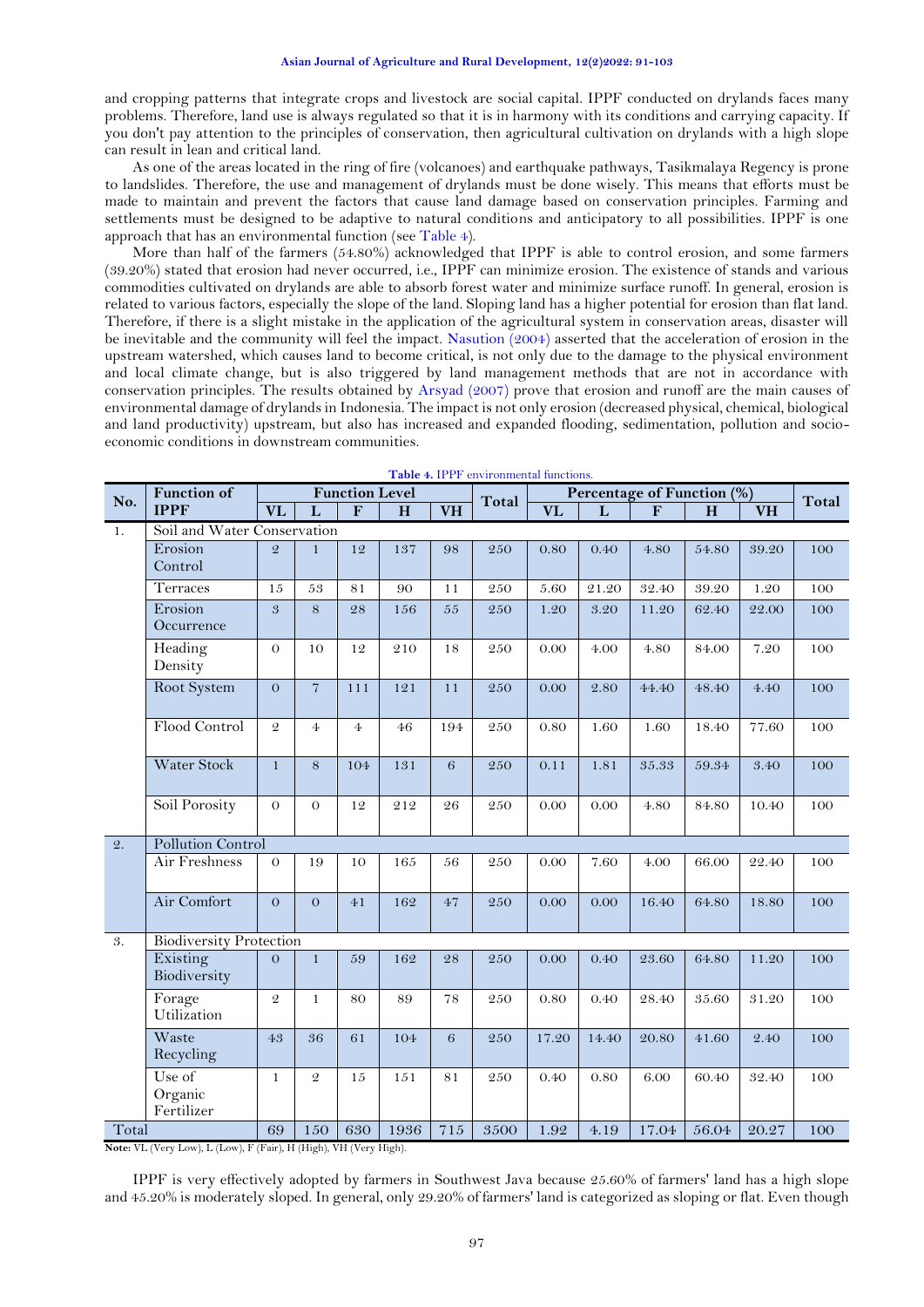the land slope is high, with IPPF, the erosion rate can be minimized (1.20%). In fact, with IPPF, 94% of farmers' land is safe from landslides or erosion (see [Table 4](#page-6-0)). The results of the study on the slope of the land show that most of the respondents (45.20%) stated that the condition of the land in the study location was categorized as being quite sloping, so the land in the research location had the potential to experience erosion. One of the efforts to minimize the occurrence of erosion is to implement mechanical soil conservation techniques through the use of terraces[. Arsyad \(1989\)](#page-11-18) explained that the construction of terraces serves to reduce the length of the slopes and retain water thereby reducing the speed and amount of runoff so as to allow absorption by the soil and reduce erosion.

The results of the data tabulation on the condition of the terraces at the research site, most of the respondents (39.20%) stated that they were in good condition (see [Table 4](#page-6-0)). Terrace construction aims to change the sloping ground surface to reduce the velocity of runoff and hold water so that it is absorbed into the soil through the infiltration process [\(Sarief, 1986\)](#page-11-19). Furthermore, [Yuliarta \(2002\)](#page-12-13) stated that terraces are useful for reducing the velocity of surface runoff so that the erodibility of the soil and erosion is minimized but the infiltration of water into the soil is enlarged and accommodates and controls the speed and direction of runoff to a lower place safely.

Respondents' understanding of the role of IPPF in minimizing erosion is indicated in [Table 4](#page-6-0). Most of the respondents (62.40%) agreed that erosion occurred due to the reduction in IPPF land. Therefore, IPPF has a very important role to overcome the occurrence of erosion because it is a farming method that is carried out with a multicrown system. This cropping pattern can utilize sunlight and soil in layers to increase land productivity while protecting the soil from damage and preventing soil fertility from decreasing through natural mechanisms. A very good conservation system is a multistrata system utilizing shade from trees because the canopy layer is able to provide a good conservation function to reduce erosion [\(Agus, Ginting, & Noordwidjk, 2002;](#page-11-20) [Mulyoutami, Endy, Wim, Subekti,](#page-11-21)  [& Laxman, 2004\)](#page-11-21).



Figure 1. The roots of dead trees (Photo[: Meine and Willigen \(1986\)\)](#page-11-22).

<span id="page-7-0"></span>[Figure 1](#page-7-0) depicts the important role of burrows formed from the roots of dead trees. The soil in the burrow is darker and looser than the surrounding soil so more roots will grow following the burrow to the bottom layer. Dead tree roots form burrows in which cassava roots grow through the undercoat of ultisols.

The criteria for canopy capacity, according to 84.00% of the farmers, 7.20% of the respondents said that the canopy capacity was very tight. Furthermore, 4.80% of respondents stated that the editorial capacity was less dense, 4.00% stated that the editorial capacity was less dense, and none of the respondents stated that the canopy capacity was open. Furthermore, Arsyad explained that vegetation has an effect on runoff and erosion, namely reducing the speed of

runoff and the destructive power of rain, the interception of roots, and the influence of roots and organic matter.

Furthermore, [Arsyad \(2006\)](#page-11-23) explains that vegetation has an effect on surface runoff and erosion, namely reducing the speed of runoff and the strength of rain destroying, root interception, as well as the influence of roots and organic matter. IPPF root system, stated by most respondents (48.40 percent) deep and 4.40 percent stated very deep [\(Table](#page-6-0)  4) because IPPF cultivates long-lived plants that have roots that are able to form burrows in the soil to the bottom layer so as to improve hydrological function and water management. Deep tree roots can also improve nutrient recycling, reduce erosion hazards, improve soil porosity, and so on.

The criteria for soil pore capacity, as stated by 84.80% of respondents, are good soil condition and the potential for floods. Most of the respondents (77.60%) stated that there had never been a flood and 63.60% of respondents agreed that a flood occurred because of the reduction in IPPF land. Regarding water availability, 59.34% of respondents stated that the availability of incoming water was in the available criteria. IPPF is a polyculture farming method that is dominated by the exploitation of woody plants and plantation crops. These plants produce continuous organic matter from fallen leaves, branches, twigs, dead plant roots and soil animals, resulting in crumbly soil which has a high infiltration level. Increasing groundwater infiltration and water absorption by plants will reduce surface water runoff, thus reducing the risk of flooding and ensuring water availability.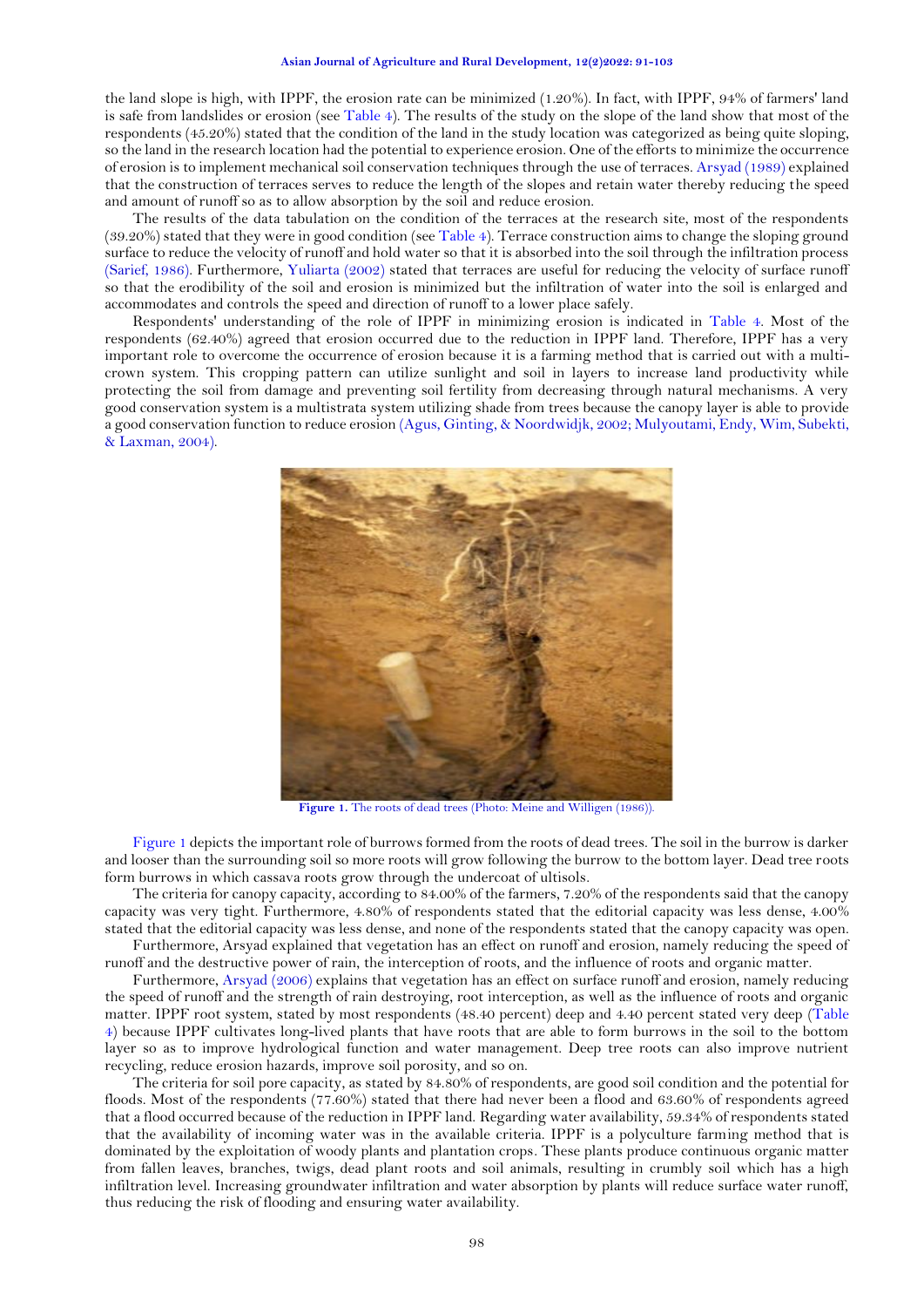#### **Asian Journal of Agriculture and Rural Development, 12(2)2022: 91-103**

This is essential because the main limiting factor for dryland farming is the availability of water due to low rainfall. Meeting the water needs for farming in general relies on rainwater. Meanwhile, climatic conditions that occur over time and between regions experience changes in water, so IPPF is a farming system which is also an efficient and effective water management system.

Human activities that use fossil fuels for power generation, transportation and industry, including activities related to land conversion to provide new land for agriculture (including plantations) and settlements have increased greenhouse gas (GHG) concentrations. These gases in the atmosphere can cause changes in the radiation balance so that it increases the temperature of the earth's atmosphere. The largest major GHG produced by human activities with very large emission rates is carbon dioxide  $(CO<sub>2</sub>)$ . This gas is often used as a standard or reference for changes in composition and global climate change [\(Widianto, Suharjito, & Sarjono, 2003\)](#page-12-14).

Regarding the freshness and comfort of the air, most of the respondents (66.00%) stated that the freshness of the air was included in the fresh criteria and 64.80% stated that the comfort of the air was included in the comfortable criteria. [Widianto et al. \(2003\)](#page-12-14) explained that the potential of terrestrial ecosystems to reduce  $CO_2$  in the air depends on the type of ecosystem, species composition, plant structure and distribution of plant age. Other influencing factors include local conditions such as climate, soil conditions, natural disturbances and types of land management.

IPPF is a farming business with various components of the land cover system (plantation, timber, horticulture, food and livestock) and generally has a long lifespan. This has an influence on the input of litter that occurs continuously and varies in quality so that the "stay" above ground level also tends to be longer. Planting systems on drylands can reduce  $CO<sub>2</sub>$  gas through the process of photosynthesis and then stockpile it as C-organic in the plant body (biomass) and soil for a long time (30–50 years) [\(Hairiah & Rahayu, 2007\)](#page-11-24). C-organic content is an element that can determine the level of soil fertility.

The land use system affects the maximum age of the land and also the carbon stock contained in it (Table 5). Carbon stock is the carbon content stored either on the soil surface as plant biomass, dead plant residues (necromass), or in the soil as soil organic matter.

| <b>No</b> | <b>Land Use System</b>          | <b>Maximum Age (years)</b> | <b>C</b> Reserves Per Cropping<br>Rotation, Mg Ha-1 |
|-----------|---------------------------------|----------------------------|-----------------------------------------------------|
|           | Natural Forest                  | 120                        | 2.54                                                |
|           | Secondary Forest                | 60                         | 176                                                 |
|           | Rubber Agroforestry             | 40                         | 116                                                 |
|           | Rubber Plantation (monoculture) | 2.5                        | 97                                                  |
|           | Grass fallow rotation           |                            | 74                                                  |
|           | Cassava-reed rotation           |                            | 36                                                  |

**Table 5.** Carbon Stock per crop rotation of various land use systems.

**Source:** [Tomich et al. \(1998\)](#page-12-15) in Widianto [et al. \(2003\).](#page-12-14)



**Figure 2.** Uses of biodiversity for communities [\(IRRI \(2001\)\)](#page-11-25).

<span id="page-8-0"></span>During the growth phase, plants photosynthesize, which requires sunlight,  $CO<sub>2</sub>$  from the air, water, and nutrients from the soil. Thus, the presence of plants can reduce the concentration of  $CO<sub>2</sub>$  in the atmosphere and the result is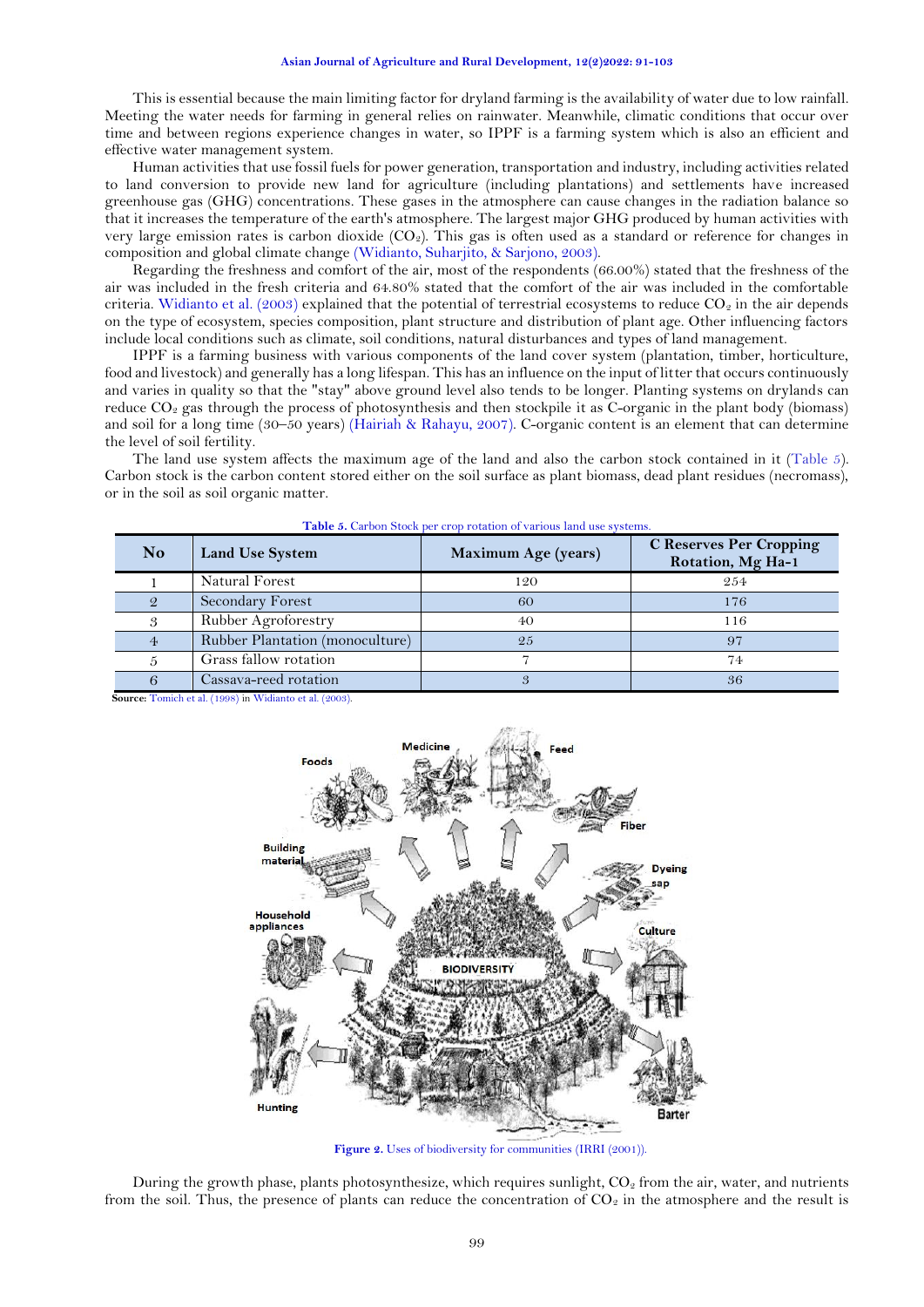carbohydrates, which accumulate in the plant biomass. The level of  $CO<sub>2</sub>$  absorption in the atmosphere varies depending on the type of plant constituent and the age of the land. According to [Collins et al. \(1999\)](#page-11-26), one indicator of the success of soil management efforts is the maintenance of C reserves so that the balance of the environment and biodiversity can be maintained.

Biodiversity is the variety of living things, including animals, plants and microorganisms and various genera and the ecosystem complexes that support them, that have existed on earth for hundreds or even thousands of years [\(McNeely & Scherr, 2001\)](#page-11-27), and is something that must be protected (see [Figure 2](#page-8-0)).

The biodiversity reported by most of the respondents (64.80%) was in various conditions (see [Table 4](#page-6-0)). IPPF respondents operate more than one agricultural crop commodity and livestock business. Biodiversity needs to be protected or maintained for several reasons: 1) until now, we have been very dependent on nature as a source of food, medicine, etc.; 2) in the future, genetic diversity is needed for plant selection, food production, etc.; 3) ecosystems function as guardians of ecosystem stability; 4) culture and spirituality function as sources of inspiration; 5) the moral aspect, which states that all species have the right to exist in nature [\(Widianto et al., 2003\)](#page-12-14).

[Funes-Monzote \(2008\)](#page-11-28) stated that more diverse species have been found in integrated farming than in farms where only one type of plant or livestock is cultivated. The simple fact is that by integrating livestock there will be at least more than one species; this does not include the biodiversity that arises from the addition of land for animal feed, which can increase the population of insects and other wild animals [\(Brunson & Huntsinger, 2008\)](#page-11-29).

IPPF produces various types of forage originating from polyculture plants and from various types of weeds that grow in IPPF areas. This waste has the potential to be used as a source of animal feed for sheep, goats and cattle. Meanwhile, organic material is produced from livestock business that has the potential to be used as raw material for organic fertilizer that is applied to cultivated plantation polyculture plants. The results of a study on the use of forage as animal feed showed that 35.60% of respondents stated that they often used IPPF forage as animal feed, 31.20% always use IPPF forage as animal feed, 28.40% sometimes use it, and only 0.40% and 0.80% of respondents stated that they rarely and never used IPPF forage as animal feed.

[Subagyono \(2004\)](#page-12-16) explains that several plantation crop commodities support the integrated system model in relation to plantation areas, including rubber, coconut, palm oil and others, which have the potential to support the development of livestock business. These potentials are: 1) land use among plantation crops (rubber, coconut, palm oil, cloves, coffee), and 2) utilization of waste from staple crops and intercrops as well as factory waste (palm oil, coconut and cocoa). [Priyanto, Priyanti, and Inounu \(2004\)](#page-11-30) stated that cocoa husks can reduce the portion of grass feeding, especially in an intensive pattern because cocoa skin is one of the prospective goat feed ingredients that supports the creation of a cocoa–goat integration model.

Livestock business carried out in IPPF also produces cage waste from livestock manure and leftover feed that is not eaten by livestock. This waste also has the potential to be used as a source of organic material for the manufacture of organic fertilizers. [Katyal, Rao, and Reddy \(2001\)](#page-11-31) stated that organic soil matter is a basic element for soil fertility, land productivity and land quality. Therefore, the existence of organic soil matter must be maintained in a sustainable land management system.

A study of IPPF waste recycling shows that 41.60% of respondents stated that they often recycle IPPF waste, 2.40% of respondents said they always carried out the IPPF waste recycling process, 20.20% said sometimes, 14.40% said rarely, and 17.20% stated that they had never recycled IPPF waste.

IPPF waste recycling results in organic fertilizer obtained from the decomposition process of organic matter originating from polyculture plant waste (decayed leaves, fruit peels, forage from pruning residue, weeds, and inedible and livestock manure). This organic fertilizer can be used by farmers on the polyculture plants they cultivate. The results of the study on the use of organic fertilizers show that as many as 60.40% of respondents said they often use organic fertilizers on their polyculture fields, 32.40% said they always use them. Only 6.00%, 0.8% and 0.4%, respectively, stated that they quite often, rarely and very rarely use organic fertilizers on their farming land.

[Russelle et al. \(2007\)](#page-11-15) stated that integrated agriculture is not a new phenomenon and that the agricultural system before the emergence of the agricultural industry was carried out based on complexity and diversity. Livestock are an integral part of farming and animal husbandry in the US and are used for tillage and fertilization for crop production. [Forita, Suratman, and Slamet \(2011\)](#page-11-32) explained that an integrated farming system implemented by farmers can guarantee soil conditions that support plant growth, especially through organic matter management. Plant and livestock farming has a high functional linkage so that external inputs can be reduced.

## *3.4. Farmers' Household Income Exchange Rate (FHIER) of IPPF Farmers*

FHIER is an indicator that is used to determine the welfare of farmers' households. This FHIER is the ratio of the total income to the total expenditure of a farmer's household. Total household income is the sum of all agricultural production values and non-agricultural businesses. Meanwhile, total household expenditure is the sum of all expenditures made by farming families [\(Simatupang & Mohamad, 2007\)](#page-12-17). FHIER can determine whether a farming family is only able to meet their daily needs with the income earned, or whether a farmer has been able to allocate household income to other desires besides basic household needs.

[Table 6](#page-10-0) shows IPPF farming families in Tasikmalaya Regency who are, on average, already categorized as prosperous with a FHIER value of 1.45. This shows that IPPF farming families have a surplus of income and are able to meet all their expenses. The FHIER value achieved by IPPF farmers in Tasikmalaya Regency is higher than that achieved by dryland farmers in Tanggamus Regency, Lampung Province, which is only 1.07 [\(Reni, Rudi, &](#page-11-33) Susni, [2016\)](#page-11-33). This shows that IPPF dryland farmers in Tasikmalaya Regency are more prosperous than dry land farmers in Tanggamus Regency even though both are categorized as prosperous.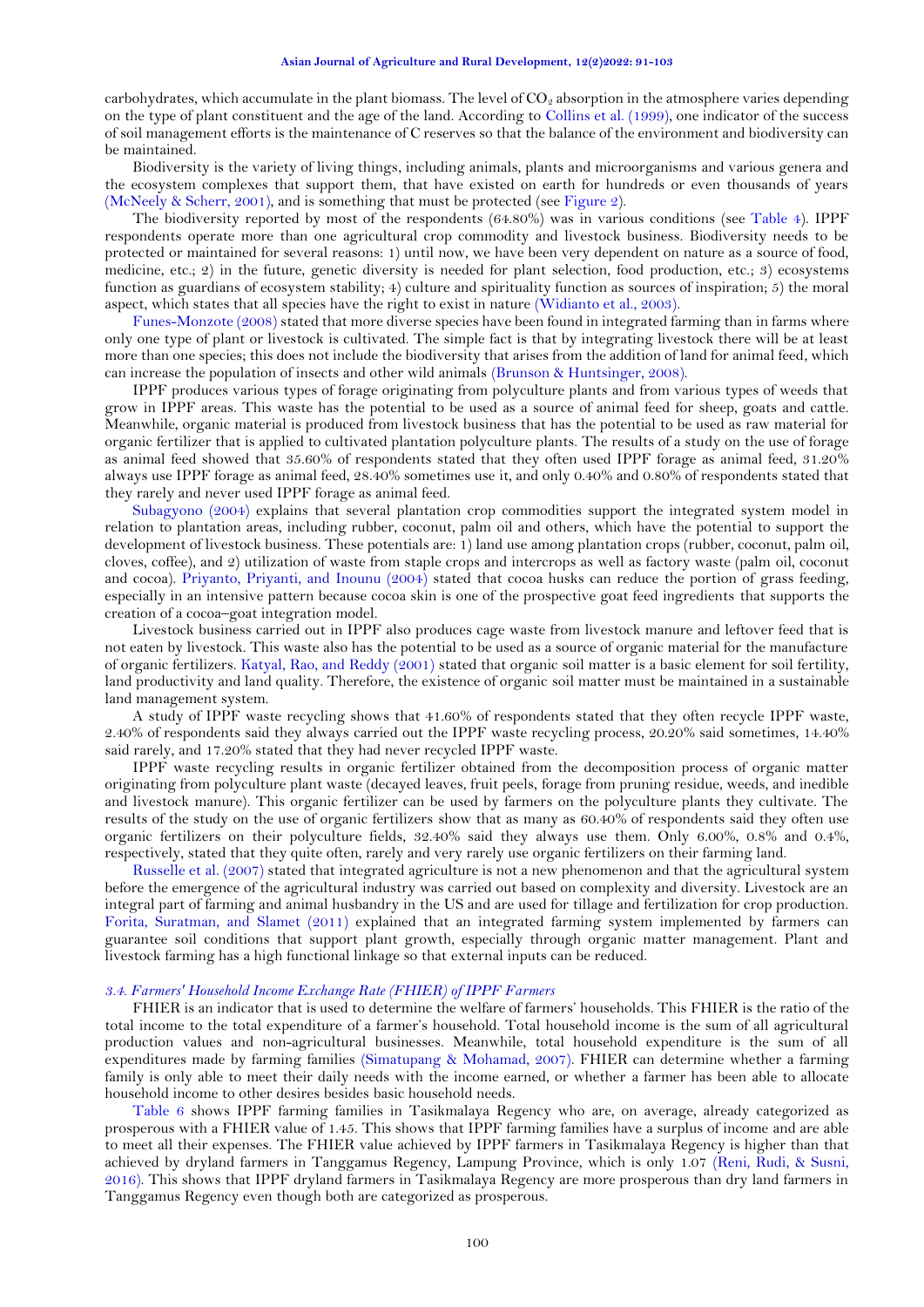| Asian Journal of Agriculture and Rural Development, 12(2)2022: 91-103 |  |  |  |  |
|-----------------------------------------------------------------------|--|--|--|--|
|-----------------------------------------------------------------------|--|--|--|--|

<span id="page-10-0"></span>

| <b>No</b>      | <b>raone of Friend of H</b> F II The numeric function $\theta$<br>Component | Rupiah        |
|----------------|-----------------------------------------------------------------------------|---------------|
|                | Income                                                                      | 18.689.712.90 |
| 1              | 1. Agriculture                                                              | 10.899.952.90 |
|                | 2. Non-Agricultural                                                         | 7.789.760.00  |
| $\mathcal{Q}$  | Production cost                                                             | 1.494.673.14  |
|                | Consumption                                                                 | 13.255.806.40 |
| 3              | 1. Food                                                                     | 6.240.128.00  |
|                | 2. Non-Food                                                                 | 7.015.678.40  |
| $\overline{4}$ | Total Expenditure                                                           | 14.750.479.54 |
|                | Income Exchange Rate Against                                                |               |
|                | 1. Production Cost                                                          | 22.94         |
| 5              | 2. Food Consumption                                                         | 4.48          |
|                | 3. Non-Food Consumption                                                     | 4.88          |
|                | 4. Total Consumption                                                        | 1.66          |
|                | 5. Total Expenditure                                                        | 1.45          |

| Table 6. FHIER of IPPF in Tasikmalaya regency. |  |  |  |
|------------------------------------------------|--|--|--|
|                                                |  |  |  |

Furthermore, when the FHIER is compared to total consumption (1.66) and production costs (22.94), it shows that farmer households spend more of their income on meeting consumption needs than IPPF production costs. This is due to the expenditure of farmers on IPPF costs only according to their needs depending on the production process of the plant, while the consumption needs of both food and non-food must be met every day.

Furthermore, FHIER for food consumption (4.48) and non-food (4.88) shows that FHIER for non-food consumption is greater than FHIER for food consumption. This means that IPPF farming families prioritize non-food items/services over food. This is because farming families cannot make adjustments for non-food needs, such as education and transportation. Farmer families cannot determine prices/costs for education and transportation. The price/cost is determined by an external party (other than the farmer), so like it or not, the farmer have to pay the cost of education and transportation. Meanwhile, for food consumption, IPPF farming families can make adjustments according to the available budget.

#### **4. CONCLUSION**

Farmers in general (41.71%) stated that IPPF contributed to the economy of farmers and their communities. Most of the farmers (75.20%) stated that IPPF is sufficient and functions well as a producer of agricultural products, 73.6% stated that IPPF functions as a source of income in sufficient and high categories. It is also stated as being a continuous source of income (70.80%), quite stable (74%), and serves as a main job provider (75.60%), and a side job (85.60%). IPPF has a high social function, but overall, the social function of IPPF is as a space to share farming experiences, a space for regeneration and a space for strengthening community culture, which still needs to be strengthened because it is considered weak. The environmental function of IPPF makes the soil crumbly with high infiltration to reduce surface water runoff, reduce flood hazards and ensure water availability. IPPF also produces forage from polyculture plants as animal feed, and 66.80% of farmers have used the forage for animal feed. From livestock businesses, organic material is produced as a raw material for organic fertilizer, and 92.80% of farmers often use organic fertilizer to reduce pollution.

IPPF farming families in Tasikmalaya Regency are categorized as prosperous families (FHIER > 1); farming households spend more income on meeting consumption needs ( $FHIER = 1.66$ ) compared to IPPF production costs (FHIER =  $22.94$ ), and non-food consumption (FHIER =  $4.88$ ) was greater than food consumption (FHIER =  $4.48$ ).

## **5. POLICY IMPLICATIONS**

It is necessary to develop local superior commodities with regard to the fact that, in general, farmers have diverse methods of planting the commodities they cultivate so they do not focus on developing specific business processes. An increase in added value is needed to increase income and expand employment opportunities because, so far, farmers are still selling their produce in the form of fresh or raw materials. It is necessary to increase cooperation between fellow farmers in groups and associations, and build networks with external parties (e.g., agroindustrial companies, wholesalers, financial institutions, universities, and research and development institutions), which are important capital for the development of IPPF. Regeneration of farmers was necessary because most of the IPPF farmers were elderly, and the youth had little interest in being involved in IPPF.

**Funding:** This research is supported by Siliwangi University (Grant number: 213/UN58.21/PP/2021).

**Competing Interests:** The authors declare that they have no competing interests. **Authors' Contributions:** All authors contributed equally to the conception and design of the study.

Views and opinions expressed in this study are those of the authors views; the Asian Journal of Agriculture and Rural Development shall not be responsible or answerable for any loss, damage, or liability, etc. caused in relation to/arising out of the use of the content.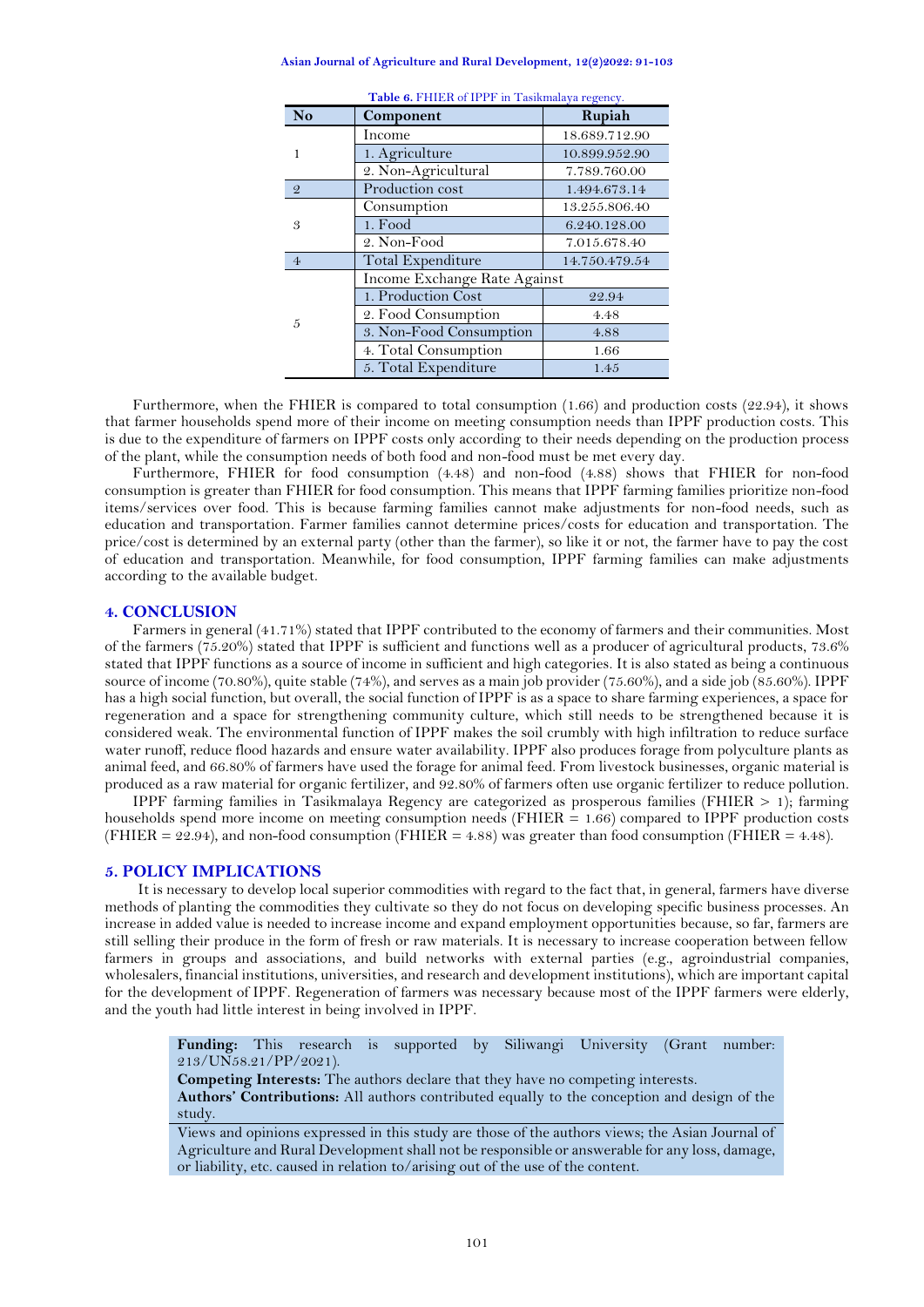#### **REFERENCES**

<span id="page-11-9"></span>Abdoellah, O. S. (2017). *Human ecology and sustainable development*. Jakarta: Gramedia.

<span id="page-11-11"></span>Abdurahman, Ismail, & Sutono. (1997). *Research support for dryland agriculture development.* Paper presented at the Proceedings of the National Workshop on Dry Land Agriculture in Eastern Indonesia. Malang 10-12th October 1996. Eastern Indonesia Development Council.

- <span id="page-11-20"></span>Agus, F., Ginting, A. N., & Noordwidjk, M. V. (2002). *Choice of agroforestry/soil conservation technology for coffee-based agricultural areas in Sumberjaya, West Lampung*. Bogor: International Center for Research in Agroforestry.
- <span id="page-11-0"></span>Archana, P., & Khyrunnisa, B. (2017). Family food security - factors influencing. *International Journal of Health Sciences and Research, 7*(3), 301-307.
- <span id="page-11-18"></span>Arsyad, S. (1989). *Soil and water conservation*. Bogor: IPB Press.
- <span id="page-11-23"></span>Arsyad, S. (2006). *Soil and water conservation*. Bogor: IPB-Press.
- <span id="page-11-17"></span>Arsyad, S. (2007). *Soil and water conservation*. Bogor: IPB Press.
- <span id="page-11-2"></span>Balitbangtan. (2014). Roadmap of research and development of dryland. Research and Development Agency of The Ministry of Agriculture Republic of Indonesia.
- <span id="page-11-13"></span>Biswas, B. (2010). Farming system approach to improve IUE, employment and income in Eastern India. *Fertiliser Marketing News, 41*(5), 6-12.
- <span id="page-11-29"></span>Brunson, M. W., & Huntsinger, L. (2008). Ranching as a conservation strategy: Can old ranchers save the new west? *Rangeland Ecology & Management, 61*(2), 137-147.Available at: https://doi.org/10.2111/07-063.1.
- <span id="page-11-6"></span>Central Bureau of Statistics. (2017). Statistics of agricultural land 2013-2017. Center for agriculture data and information system secretariat general – Ministry of Agriculture Republic of Indonesia.
- <span id="page-11-12"></span>Coen, R., Bertus, H., & Ann, W.-B. (1992). *Farming for the future: An introduction to low-externl-input and sustainable agriculture*. Netherland: Macmillan Education LTD.
- <span id="page-11-26"></span>Collins, H., Christenson, D., Blevins, R., Bundy, L., Dick, W., Huggins, D., & Paul, E. (1999). Soil carbon dynamics in corn-based agroecosystems: Results from carbon-13 natural abundance. *Soil Science Society of America Journal, 63*(3), 584-591.Available at: https://doi.org/10.2136/sssaj1999.03615995006300030022x.
- <span id="page-11-3"></span>Darmawan, D., Akira, K., Tosiyuki, W., & Tugiyuki, M. (2002). *Watershed management and sustainability of Sawah Soil in Solok and Padang Panjang, West Sumatra Indonesia*. Paper presented at the Abstracts of the Annual Meetings, Japanese Society of Soil Science and Plant Nutrition P. 14-35.
- <span id="page-11-4"></span>FAO. (2017). *The future of food and agriculture – Trends and challenges*. Rome: Food and Agriculture Organization of the United Nations.
- <span id="page-11-32"></span>Forita, D. A., Suratman, S., & Slamet, S. (2011). *Socio-economic study of farmers' behavior in land conservation in the Rawa Pening catchment Area, Semarang Regency.* Paper presented at the Proceedings of the National Seminar on "Agro-Innovation Support for Farmer Empowerment" in Collaboration with UNDIP, Central Java Technology Assessment and Application Agency (BPPT) and Central Java Provincial Government Semarang.
- <span id="page-11-28"></span>Funes-Monzote, F. R. (2008). *Farming like we're here to stay: The mixed farming alternative for Cuba.* Ph.D. Dissertation, Wageningen University, Wageningen.
- <span id="page-11-24"></span>Hairiah, K., & Rahayu, S. (2007). Measurement of carbon stored in a wide variety of land uses (pp. 77). Bogor: World Agroforestry Centre.
- <span id="page-11-8"></span>Herman, S., & Handewi, P. S. (2004). Socio-economic conditions and policy implications for agricultural development efforts in marginal Drylands (pp. 1-20). Indonesia: Research and Development Agency of the Ministry of Agriculture.
- <span id="page-11-14"></span>Hilimire, K. (2011). Integrated crop/livestock agriculture in the United States: A review. *Journal of Sustainable Agriculture, 35*(4), 376-393.
- <span id="page-11-1"></span>Irem, D. O., & Talat, B. M. (2001). *Diversification strategies of Turkish construction companies*. Paper presented at the CIB World Building Congress, April 2001, Wellington, New Zealand Paper, Nov 38.
- <span id="page-11-25"></span>IRRI. (2001). Report of the director general 2001-2002 (Vol. 12). International Rice Research Institute: Manila.
- <span id="page-11-31"></span>Katyal, J., Rao, N., & Reddy, M. (2001). Critical aspects of organic matter management in the tropics: The example of India. *Nutrient Cycling in Agroecosystems, 61*(1), 77-88.
- <span id="page-11-7"></span>Maman, H. (2013). Building agricultural sovereignty: Alternative perspectives for realizing sustainable competitiveness (pp. 1-40). Indonesia: Department of Socio-Economics, Faculty of Agriculture, UNPAD.
- <span id="page-11-27"></span>McNeely, J. A., & Scherr, S. J. (2001). Common ground, common future: How ecoagriculture can help feed the world and save wild biodiversity. IUCN - The World Conservation Union in Gland: Switzerland.
- <span id="page-11-22"></span>Meine, V. N., & Willigen, P. D. (1986). *Roots, plant production and nutrient use efiiciency.* PhD Thesis Agrucltural University Wageningen: Netherland.
- <span id="page-11-10"></span>Mufid, S. (2014). Stages of community relations in environmental conservation CSR activities. *Journal of Prophetic Communication, 7*(1), 57-72.
- <span id="page-11-21"></span>Mulyoutami, E., Endy, S., Wim, S., Subekti, R., & Laxman, J. (2004). Farmers' local knowledge and ecological innovations in conservation and soil cultivation in coffee-based agriculture in Sumberjaya, West Lampung. *Journal of Agrivita, 26*(1), 98- 107.
- <span id="page-11-16"></span>Nasution, M. (2004). *Critical point diversification Indonesian agricultural development. In Independent Agriculture. Strategic View Experts for Agricultural Advancement Indonesia*. Jakarta: Penebar Swadaya.
- <span id="page-11-30"></span>Priyanto, D., Priyanti, A., & Inounu, I. (2004). *Potential and opportunities for integration patterns of goats and people's cocoa plantations in Lampung Province.* Paper presented at the Proceedings of the National Seminar on Plant-Livestock Integration System. Denpasar 20-22nd July 2004.
- <span id="page-11-33"></span>Reni, Y., Rudi, H., & Susni, H. (2016). Household income exchange rates of agroforestry farmers in the community Forest of Bina Wana Jaya i protection Forest management unit of Batutegi, Tanggamus Regency. *Sylva Lestari Journal, 4*(2), 39-50.
- <span id="page-11-5"></span>Roosganda, E. (2011). Strategy for achieving diversification and food independence: Between expectations and reality. *Journal of Food Crops Science, 6*(2), 230-242.
- <span id="page-11-15"></span>Russelle, M. P., Entz, M. H., & Franzluebbers, A. J. (2007). Reconsidering integrated crop–livestock systems in North America. *Agronomy Journal, 99*(2), 325-334.Available at: https://doi.org/10.2134/agronj2006.0139.
- <span id="page-11-19"></span>Sarief, E. S. (1986). *Soil science-agriculture*. Bandung: Pustaka Buana.